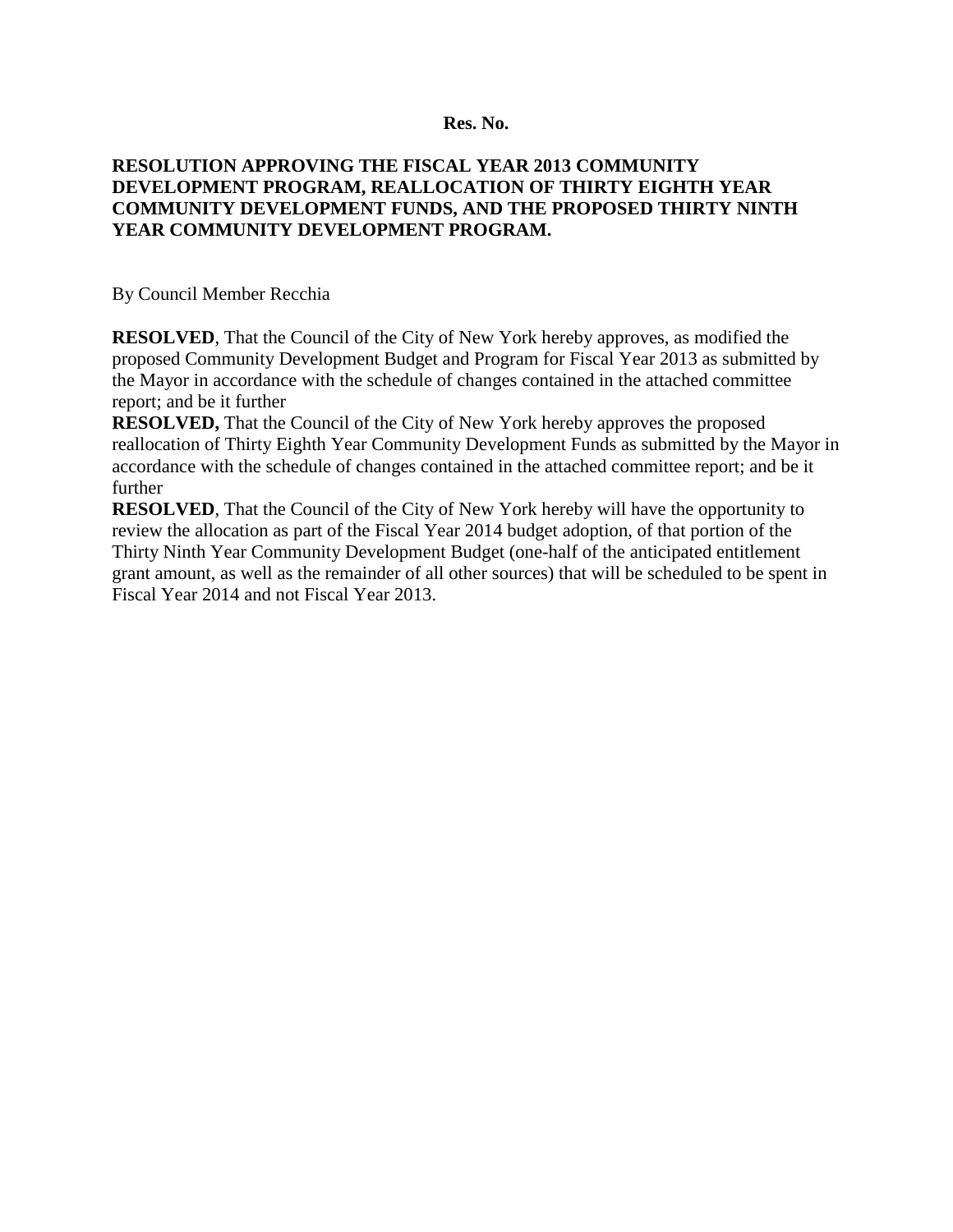# **THE COMMUNITY DEVELOPMENT BUDGET FOR CITY FISCAL YEAR 2013,**

### **THE REALLOCATION OF THIRTY-EIGHTH YEAR COMMUNITY DEVELOPMENT FUNDS,**

## **AND THE THIRTY-NINTH COMMUNITY DEVELOPMENT PROGRAM YEAR,**

# **REPORT OF THE COMMITTEE ON FINANCE**

**REPORT OF THE COMMITTEE ON FINANCE RECOMMENDING CHANGES IN THE PROPOSED CITY FISCAL YEAR 2013 COMMUNITY DEVELOPMENT PROGRAM, THE PROPOSED REALLOCATION OF THIRTY-EIGHT YEAR COMMUNITY DEVELOPMENT FUNDS, AND THE PROPOSED THIRTY-NINTH YEAR COMMUNITY DEVELOPMENT PROGRAM, AS SUBMITTED BY THE MAYOR ON MAY 3, 2012, AND IN FAVOR OF APPROVING THE PROPOSED CITY FISCAL YEAR 2013 COMMUNITY DEVELOPMENT PROGRAM, THE PROPOSED REALLOCATION OF THIRTY-EIGHTH YEAR COMMUNITY DEVELOPMENT FUNDS, AND THE PROPOSED THIRTY-NINTH YEAR COMMUNITY DEVELOPMENT PROGRAM, AS MODIFIED.**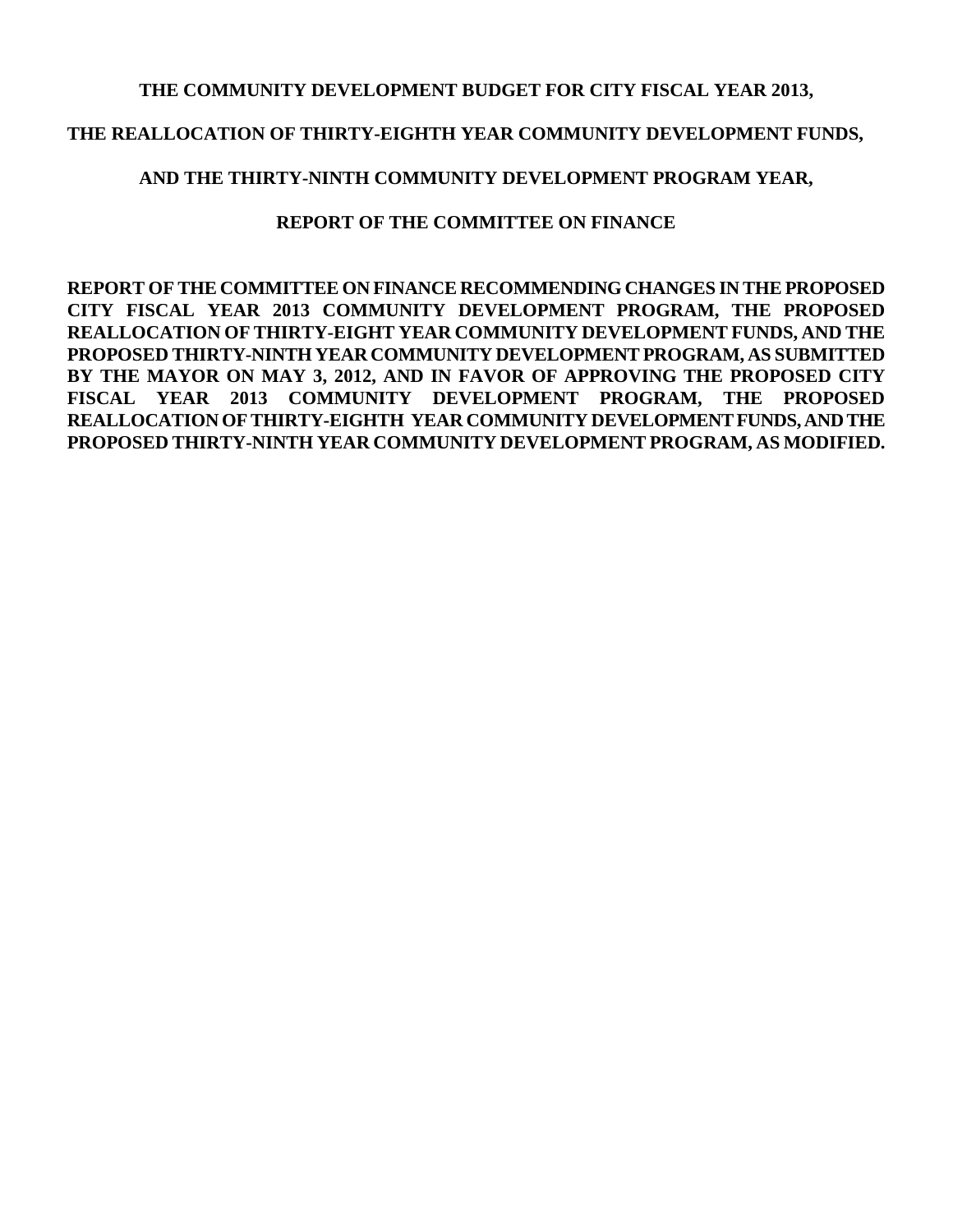**Report of the Committee on Finance**

**Recommending changes in the Proposed City Fiscal Year 2013 Community Development Program, Proposed Reallocation of Thirty-Eighth Year Community Development Funds, and Proposed Thirty-Ninth Year Community Development Program, as modified, for City Fiscal Year 2013.**

**The Committee on Finance respectfully**

#### **REPORTS:**

**The Proposed City Fiscal Year 2013 Community Development Program, Proposed Reallocation of Thirty-Eighth Year Community Development Funds, and Proposed Thirty-Ninth Year Community Development Program were submitted by the Mayor to the Council on May 3, 2012 and referred to the Committee on Finance. The Committee on Finance held hearings on May 14, 16, 17, 18, 22, 23, 24, 29, 30, on June 1, 4, 5, and 6, 2012. The testimony elicited at these hearings regarding the budget as a whole and with respect to specific needs and projects was supplemented by further data developed at the meetings of the Committee on Finance, and from Council staff and representatives of City agencies. The primary concern of the Committee was that the funding contained in the Proposed City Fiscal Year 2013 Community Development Program would meet the actual and perceived needs of the communities the City of New York comprises.**

**In its deliberations, the Committee on Finance took into consideration the testimony of the citizenry at the public hearings and the information furnished by Council Members, staff assistants and City agencies.**

### **RECOMMENDATIONS OF THE COMMITTEE ON FINANCE**

**The Committee recommends a City Fiscal Year 2013 Community Development Program totaling (see page 4, line 1).**

**The Committee recommends a Reallocated Thirty-Eighth Year Community Development Program totaling (see page 4, line 2).**

**The Committee recommends a Thirty-Ninth Year Community Development Program totaling (see page 4, line 3). The Committee makes this recommendation with the stipulation that the portion of the Thirty-Ninth Year Community Development budget which will be spent in City Fiscal Year 2014 and not City Fiscal Year 2013 will be subject to review and reallocation in the City Fiscal Year 2014 Community Development budget recommendations to be made in June, 2013.**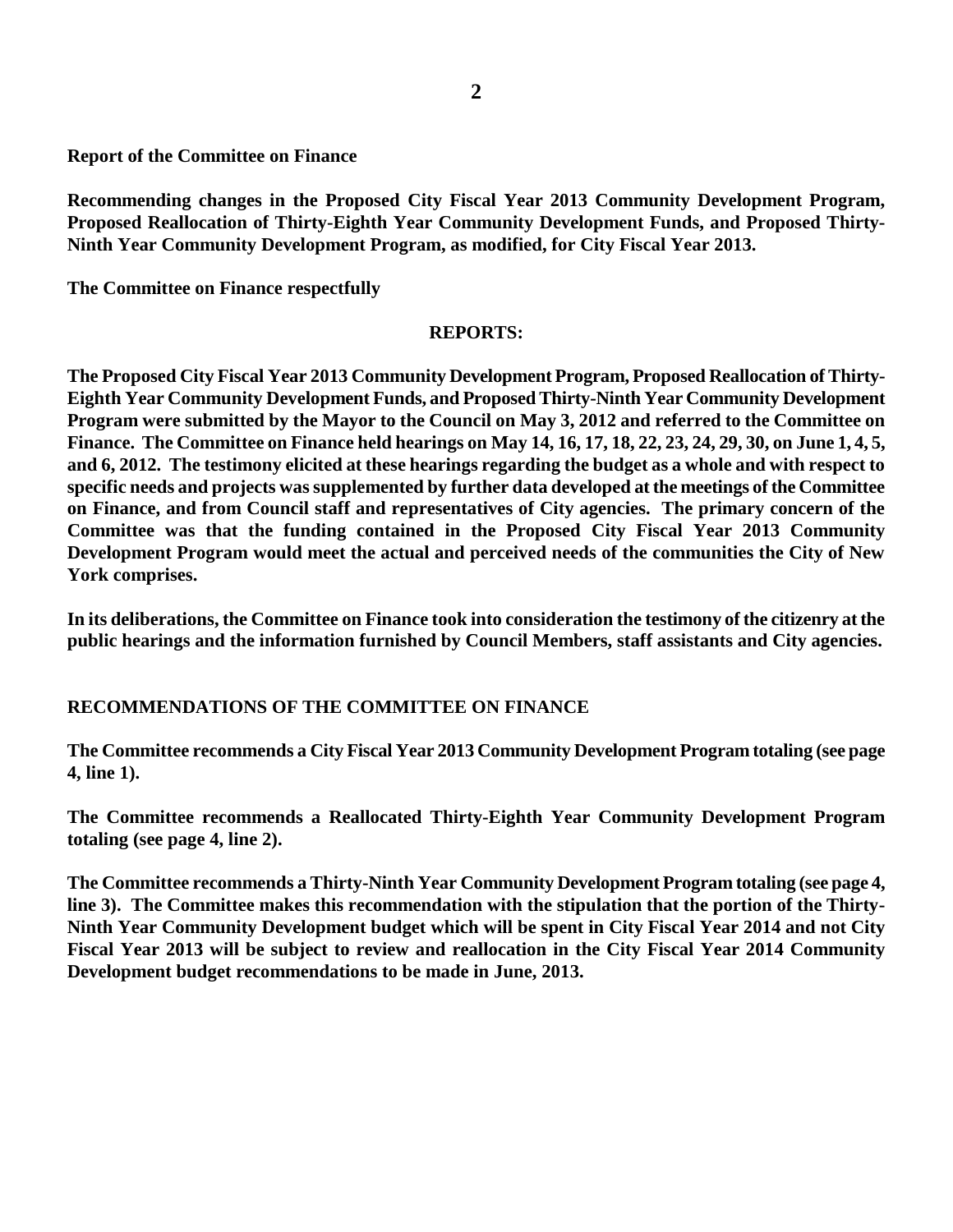# **RESOLUTION APPROVING THE CITY FISCAL YEAR 2013 COMMUNITY DEVELOPMENT PROGRAM, REALLOCATION OF THIRTY-EIGHTH YEAR COMMUNITY DEVELOPMENT FUNDS, AND THE PROPOSED THIRTY-NINTH YEAR COMMUNITY DEVELOPMENT PROGRAM**

#### **By Council Member Domenic M. Recchia, Jr.:**

**Whereas, the Office of Management and Budget has prepared a Proposed City Fiscal Year 2013 Community Development Program, a Proposed Reallocation of Thirty-Eighth Year Community Development Funds, and a Proposed Thirty-Ninth Year Community Development Program, and** 

**Whereas, the Proposed City Fiscal Year 2013 Community Development Program, Proposed Reallocation of Thirty-Eighth Year Community Development Funds and Proposed Thirty-Ninth Year Community Development Program are provided to the City Council for review and consideration; and**

**Whereas, the Council held hearings on these proposals; and**

**Whereas, as a result of the hearings, the Council submitted proposals for modification of the CD Program; now, therefore, be it**

**RESOLVED, That the Council of the City of New York hereby agrees to the Proposed Community Development Program for City Fiscal Year 2013 as submitted by the Mayor on May 3, 2012, in accordance with the schedule of changes reflected on page 4;**

**RESOLVED, That the Council of the City of New York hereby agrees to the Proposed Reallocation of Thirty-Eighth Year Community Development Funds as submitted by the Mayor on May 3, 2012, in accordance with the schedule of changes reflected on page 4;**

**RESOLVED, That the Council of the City of New York hereby agrees to the Proposed Thirty-Ninth Year Community Development Program as submitted by the Mayor on May 3, 2012, in accordance with the schedule of changes reflected on page 4; that the Council of the City of New York hereby will have the opportunity to review the allocation as part of the City Fiscal Year 2014 budget adoption, of that portion of the Thirty-Ninth Year Community Development budget that will be scheduled to be spent in City Fiscal Year 2014 and not City Fiscal Year 2013.**